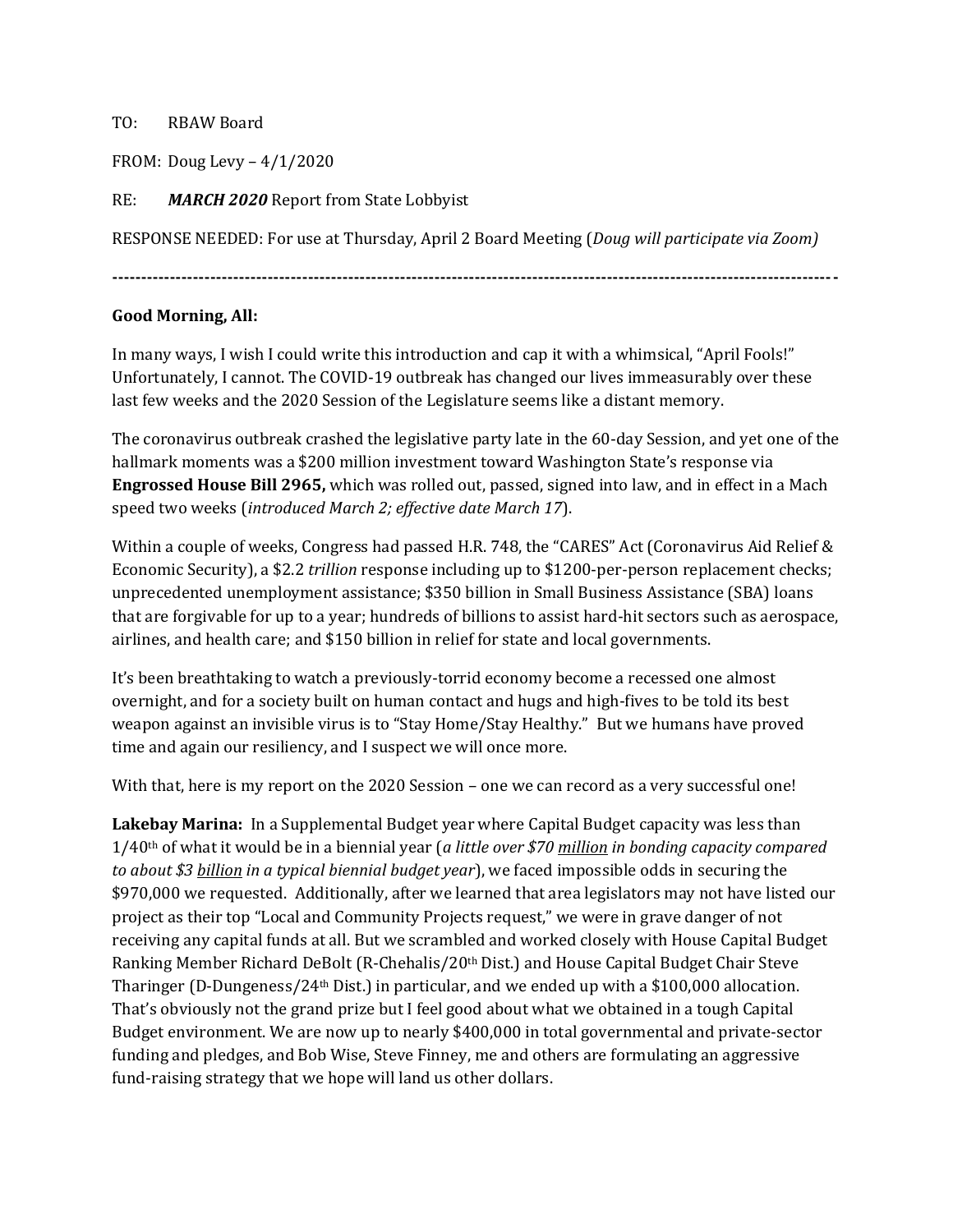**PFD and Boater Education Card Bills (HB 2443, HB 2444)**: Both these bills 'died' for the 2020 Session, which is a very good outcome for us. No one cares more about safety out on the water than boaters do, but both bills were fraught with problems and premature in our view. My thanks, again, to past President Steve Greaves, Treasurer Loyd Walker, Past President Wayne Gilham, and Board Member Kevin Haistings for the time they lent to testimony (Steve), bill reviews, and excellent critical commentary on those bills.

The **HB 2443** bill on Personal Flotation Devices (PFDs) *initially* mandated that life jackets would have to be worn in open waters at all times by all under-19-foot "vessel" operators (*motorized and human-powered*) no matter the conditions or the age(s) of the on-board users (*current law = below age 13*). The **ESHB 2443** that passed narrowly off the House Floor was designed to require all those age 18 and younger and operating "human-propelled" vessels to wear a PFD while those vessels were underway. The bill never received a hearing in the Senate Agriculture, Water, Natural Resources, and Parks Committee.

**HB 2444** would have changed the Boater Education *Card* into a 10-year recurring *license* with recurring fees. Our vocal opposition testimony helped ensure **2444** didn't go forward. We expect the prime sponsor of both **ESHB 2443** and **HB 2444,** House Housing, Community Development and Veterans Committee Chair Cindy Ryu (D-Shoreline/32nd Dist.) Cindy Ryu (D-Shoreline/32nd), to convene interim discussions on these issues in an attempt to see what can be done in 2021.

**Issues with pump-out services – 1) mobile pump-outs provided by Mr. Terry Durfee of Terry & Sons; and 2) pending federal rule-making on what 'vessels' are covered under the Clean Vessel Act:** We spent considerable time with State Parks on both these issues. With regard to the decision by State Parks to terminate the CVA grant-funding agreement with Terry & Sons at the end of February, we still have an agitated recreational boating community. We've reviewed a series of public records regarding this decision and a federal audit of the State Parks contract, and I think we can safely say there were mistakes and inadequate accountability measures on both sides. Our task *had* been to assure a mobile pump-out service in time for boating season Opening Day, but that COVID-19-forced cancellation buys us time to look at other long-term solutions. As for the rulemaking that will be undertaken by U.S. Fish & Wildlife, our leaning as an organization is to protect the pump-out rights of recreational boaters and recreational live-aboards vs. stationary house barges. Stay tuned on that front.

**Derelict Vessel Removal Program Bill 2SSB 6528:** This Department of Natural Resources (DNR) request bill, prime-sponsored by Sen. Liz Lovelett (D-Anacortes/40th Dist.), ended up passing both the Senate and House unanimously and awaits a final signature from the Governor. That said, we had touch-and-go challenges getting the bill heard in and passed out of Senate Ways & Means and placed onto the House Floor Calendar. We spent considerable time helping DNR put **6528** over the top, which should enhance our credibility for interim discussion on DVRP funding/funding equity with Commissioner Hilary Franz. The thing we like most about DNR's bill is that it removes the cap on the Vessel Turn-In Incentive Program. We arrived at an 'OK' place with other provisions of the bill and we support a proposed study of ways to recycle vessels that is also woven into **6528**. Aspassed Legislature version of **6528:** [http://lawfilesext.leg.wa.gov/biennium/2019-](http://lawfilesext.leg.wa.gov/biennium/2019-20/Pdf/Bills/Senate%20Passed%20Legislature/6528-S2.PL.pdf?q=20200401073332) [20/Pdf/Bills/Senate%20Passed%20Legislature/6528-S2.PL.pdf?q=20200401073332](http://lawfilesext.leg.wa.gov/biennium/2019-20/Pdf/Bills/Senate%20Passed%20Legislature/6528-S2.PL.pdf?q=20200401073332)